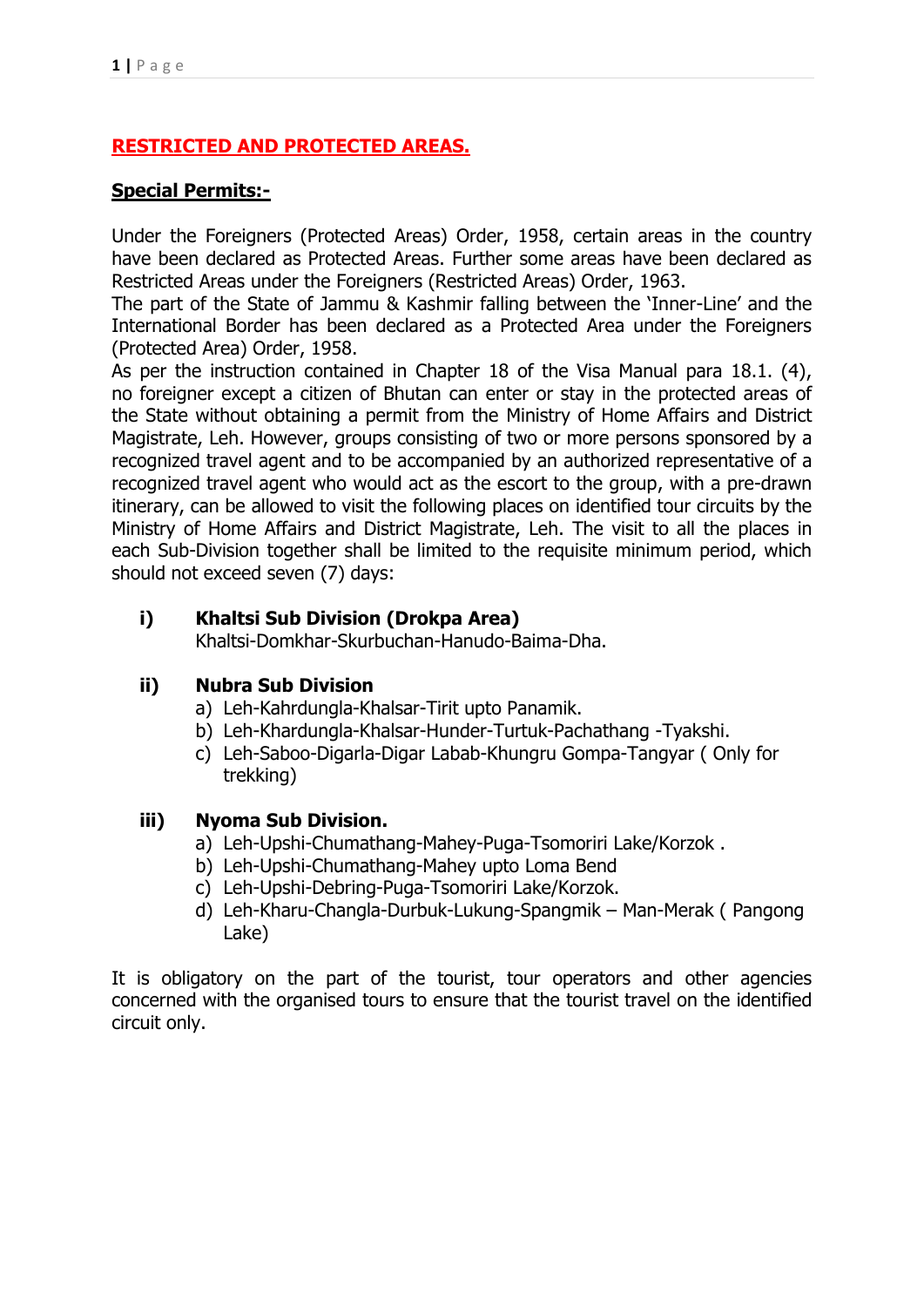**Leh- Manali** Road may also be kept open to foreigners during the period between  $15<sup>th</sup>$  July and  $15<sup>th</sup>$  October subject to the following stipulations:-

- a) The State Government of Jammu & Kashmir and Himachal Pradesh shall provide the necessary infrastructure. There should at least be a minimum police presence in the area to keep a watch on the foreigners in the area.
- b) Tours to be organised by recognised travel agents only who will ensure that such groups do not split and are confined to the specified mode of conveyance viz. Jeep, matador, etc. By attaching their representative to the groups.

### **Important Note:-**

It has been specially provided in para (5) (i) and (ii) of the Visa Manual that the Ministry of Home Affairs is the only competent authority to grant Protected Area Permit (PAP) in favour of the foreigners holding Diplomatic/Official Passport and to the citizen of following countries:-

- **1. Afghanistan ,**
- **2. China**
- **3. Pakistan**
- **4. Myanmar and**
- **5. Foreign nationals of Pakistani origin. The above foreigners should need to approach Ministry of Home Affairs at least eight weeks before the date of the expected visit.**

### **INSTRUCTION FOR TRAVEL AGENTS/ TOUR OPERATORS/GUEST HOUSES:-**

- 1. Travel agents/tour operators shall ensure that the tourist groups sponsored by them are in possession of valid Restricted/Protected Areas Permit.
- 2. It shall be the responsibility of the travel agents/ tour operators to ensure that the tourist groups do not go to places other than the ones that are permitted and also ensure that they do not stay there after the expiry of the valid period.
- 3. Owners of the guest house/hotels must ensure that only foreigners with valid Restricted/Protected Area Permit stay with them. It is mandatory for the guest houses/hotels and also individuals to inform the local police about the arrival/departure of a foreigner within 24 hours if a foreigner stay with them.
- 4. Action such as black listing, suspending/ cancelling of licenses etc. will be taken against those who do not follow the above instructions under the Foreigners Act, 1946.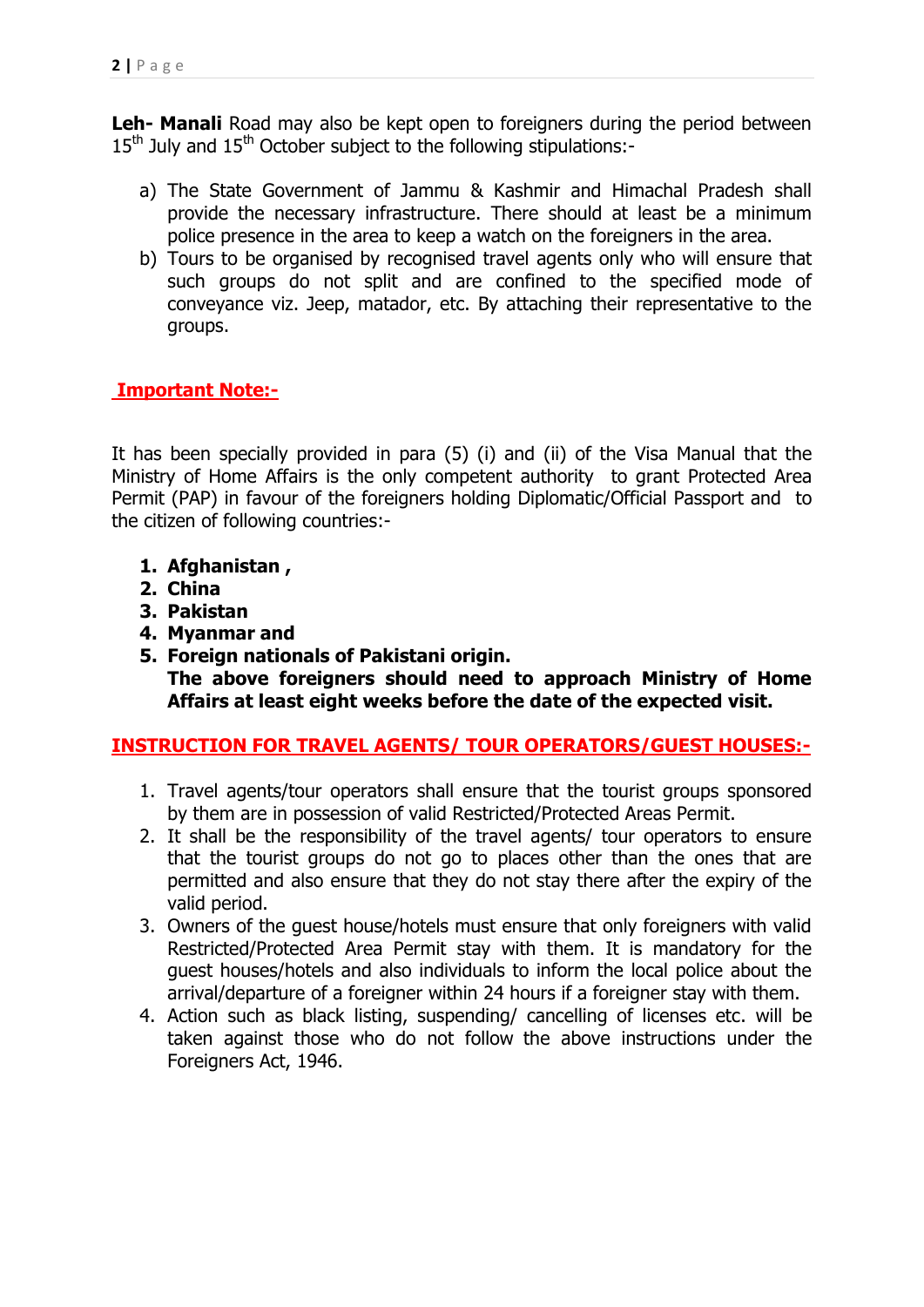### **GENERAL INSTRUCTION:-**

Possession of travel documents:- Every foreigner entering India must, under the provisions of the Passport ( Entry into India) Act, 1920, and the Rules made there under, be in possession of a valid national passport or any other internationally recognized travel document establishing his/ her nationality and identity and bearing:-

- a) his/her photograph, and
- b) a valid visa for India granted by an authorized Indian representative abroad.

#### **CATEGORIES OF VISA:-**

Whenever a visa is granted to a foreigners an indication of the purpose of visit should be made in the visa endorsement. This can be done by indicating the specified letter for different categories of visa in the appropriate space provided in the visa sticker as indicated below:-

Diplomatic- **D** Other Officials/Miscellaneous:- **O** Entry Visa-**X** UN Official-**UD** Transit Visa-**TR** Tourist Visa-**T** Employment Visa-**E** Student Visa-**S** Journalist Visa-**J** Business Visa-**B** Missionary Visa-**M** Mountaineering Visa-**MX** Conference/Seminars Visa-**C** Research Visa-**R** Medical Visa-**MED** Medical Attendant Visa- **MED X** Universal Visa-**U (for OCI Card holders)** Project Visa-**P**

### **NOTE:-**

- **1.** To visit places which has been declared as Restricted / Protected Areas , prior approval of Ministry of External Affairs required by the foreign diplomats and members of the United Nations and international Organisations holding **Diplomatic (D) /Official (O) or UN Official (UD) visa/passport.**
- 2. A foreign journalist, TV cameraperson etc. Including a foreign journalist already based in Indian **(having Visa Type J)**, who desires to visit a restricted/ protected area or areas affected by terrorism , militancy or extremism etc. should be advised to apply through Ministry of External Affairs ( External Publicity Division) of special permit giving full particulars, inter alia, of the purpose and the date of the proposed visit. These applications will be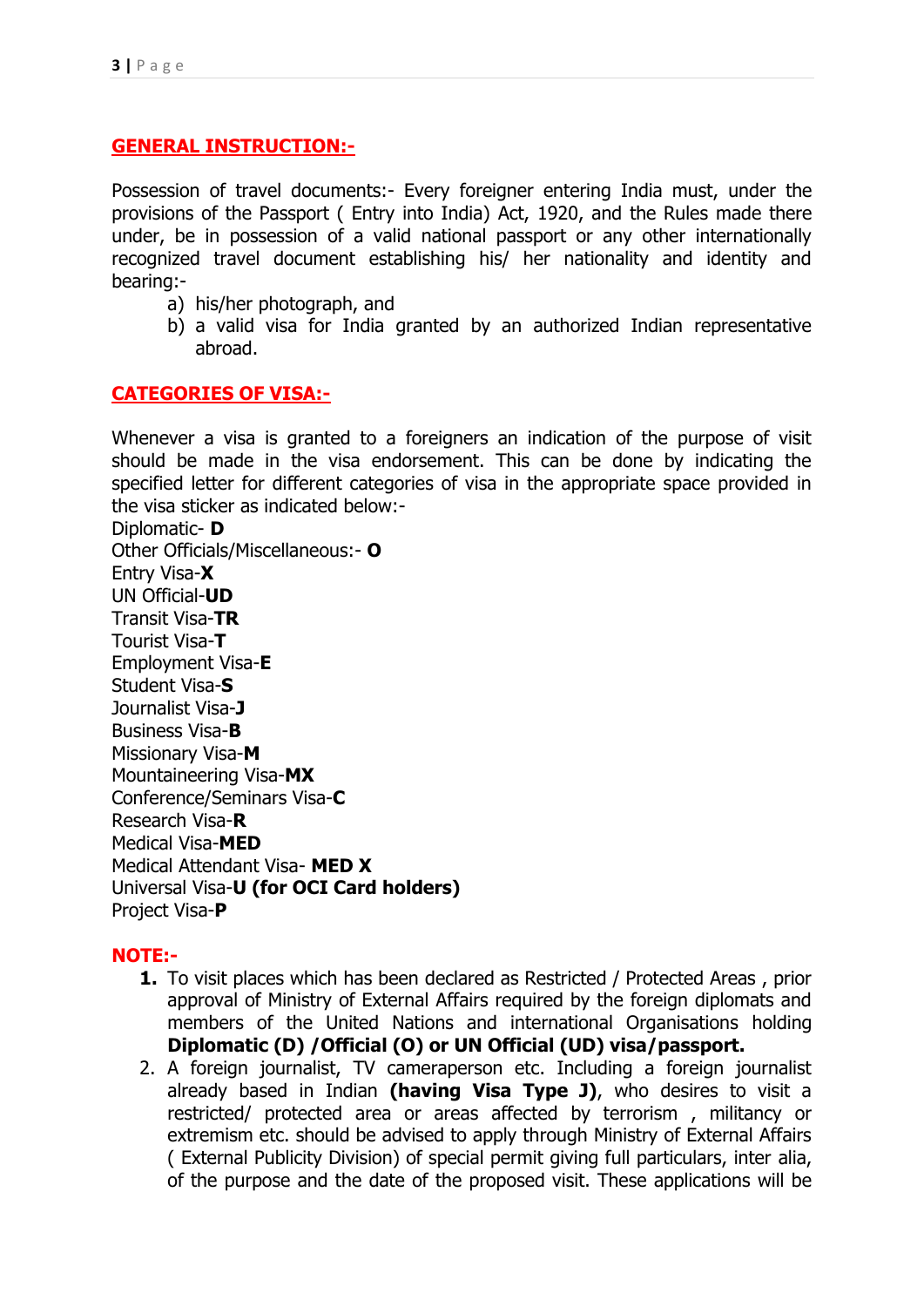processed in consultation with the agencies concerned and a permit may be issued or authorized by Ministry of Home Affairs.

The above foreigners indicated in note 1 and 2 shall apply for special permit from Ministry of External Affairs on the blow prescribed form:-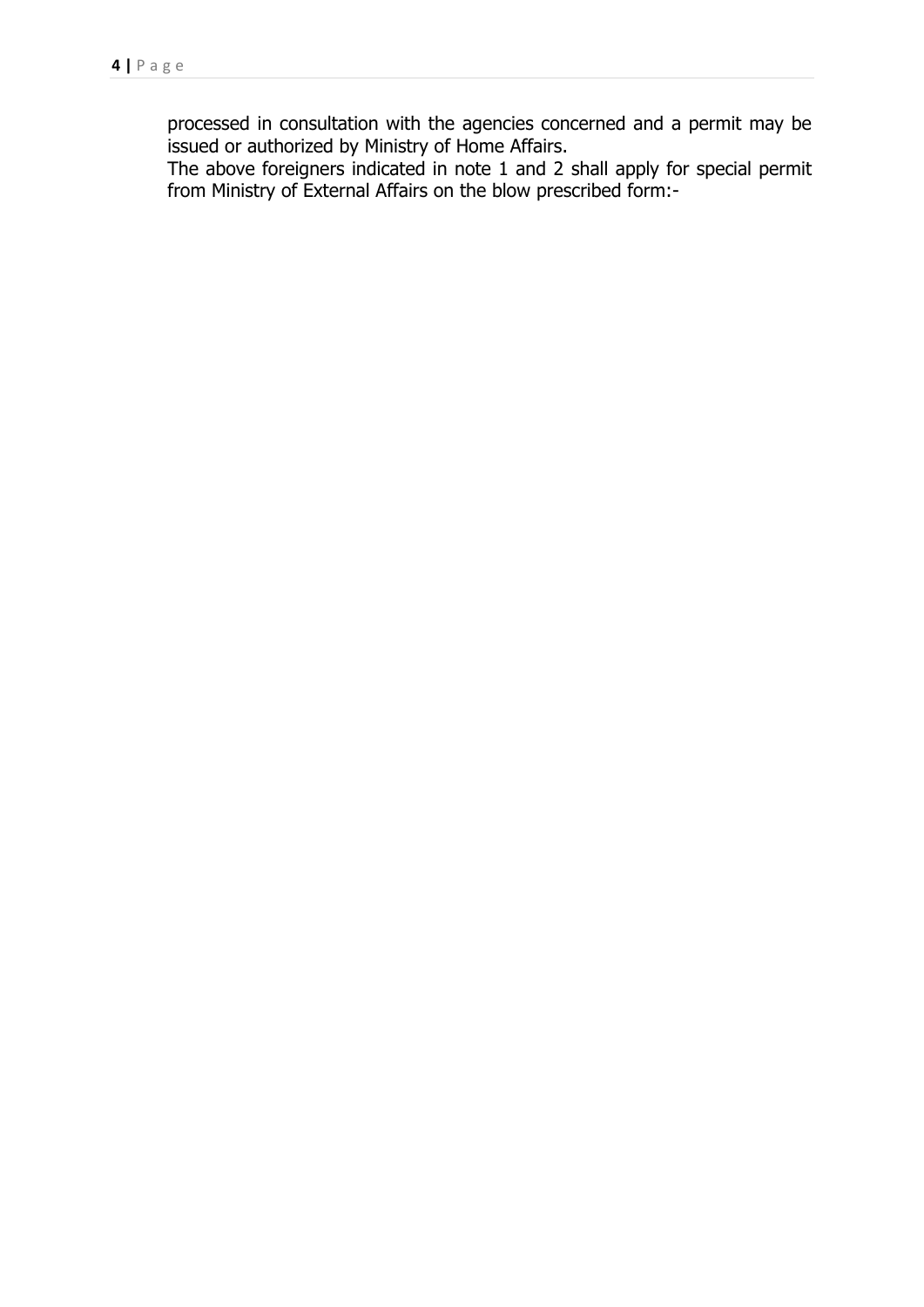### **Government of India. Ministry of Home Affairs**

(a) Request for special permit (for protected areas) (Application to be submitted in duplicate)

- 1. Name of applicant(Mr./ Mrs. /Ms.) (in capital letters with surname underlined)
- 2. Father's/ Mother's name
- 3. Father's/Mother's nationality

photograph

5. Place & Date of birth(Name of Town & Country)\_\_\_\_\_\_\_\_\_\_\_\_\_\_\_\_\_\_\_\_\_\_\_\_\_\_\_\_\_\_\_\_

4. Surname at birth; if different \_\_\_\_\_\_\_\_\_\_\_\_\_\_\_\_\_\_\_\_\_\_\_\_\_\_\_\_\_\_\_\_\_\_\_\_\_\_\_

6. Nationality: a) Present

b) Past, if different & till which date\_\_\_\_\_\_\_\_\_\_\_\_\_\_\_\_\_\_\_\_\_\_\_\_\_\_\_\_\_\_\_\_\_\_

- c) Reason for change\_\_\_\_\_\_\_\_\_\_\_\_\_\_\_\_\_\_\_\_\_\_\_\_\_\_\_\_\_\_\_\_\_\_\_\_\_\_\_\_\_\_\_\_\_
- 7. Occupation

8. Permanent Address

9. Mailing Address in India, if any 19. Mailing Address in India, if any 19. Mailing Address in India, if any

10.Reference:

a) In country of applicant

b) India

11. Passport details:-

Number\_\_\_\_\_\_\_\_\_\_\_\_\_\_\_\_\_\_\_\_\_\_\_\_\_\_\_\_\_\_\_\_\_\_\_\_\_\_\_\_\_\_

Issued by  $\overline{\phantom{a}}$ 

At  $\qquad \qquad \overbrace{\qquad \qquad }$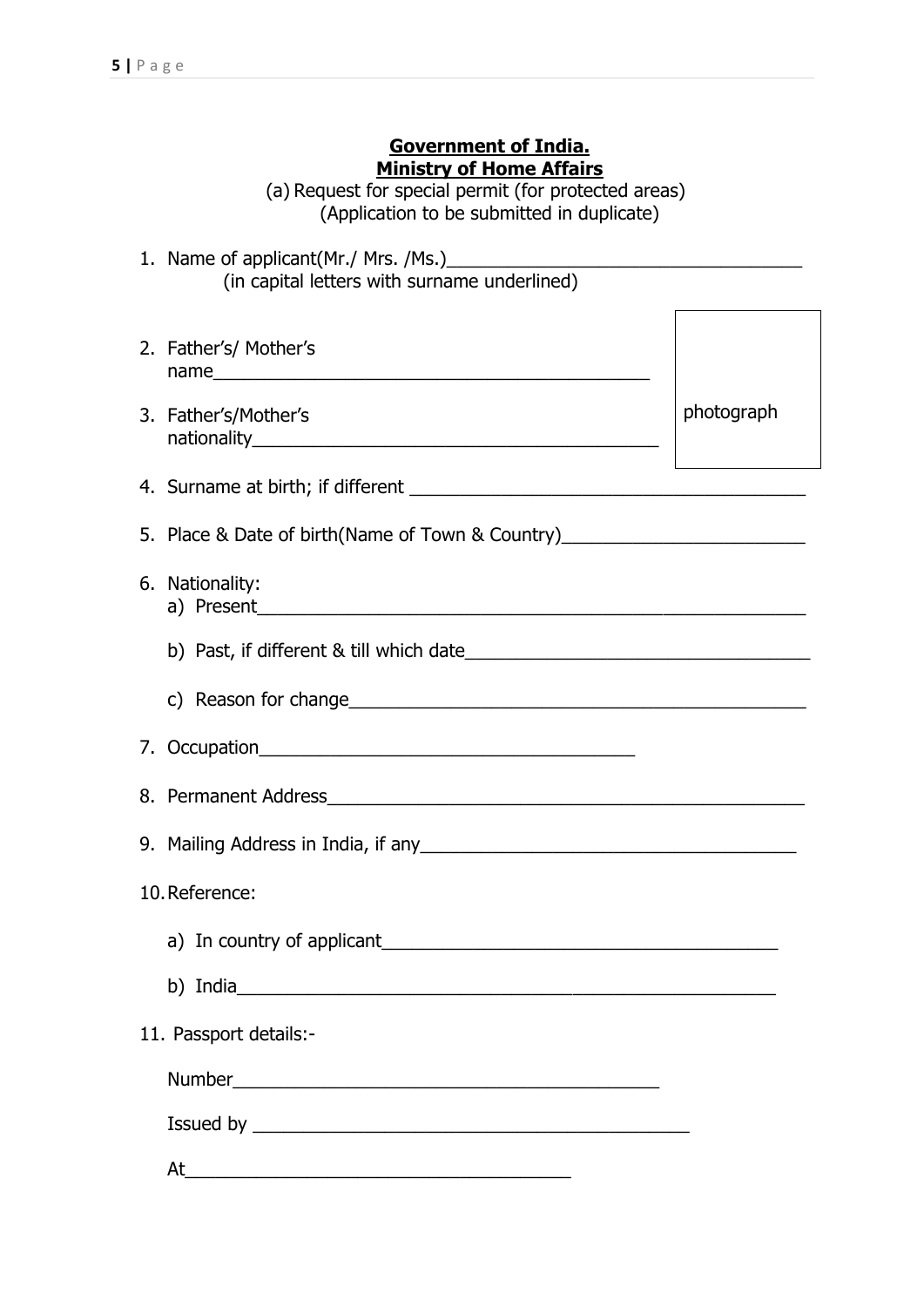| 12. Details of visa for India, if any obtained:                                                                       |
|-----------------------------------------------------------------------------------------------------------------------|
|                                                                                                                       |
|                                                                                                                       |
|                                                                                                                       |
|                                                                                                                       |
|                                                                                                                       |
| <u> 1990 - Johann Harry Harry Harry Harry Harry Harry Harry Harry Harry Harry Harry Harry Harry Harry Harry Harry</u> |
|                                                                                                                       |
|                                                                                                                       |
|                                                                                                                       |
|                                                                                                                       |
|                                                                                                                       |
|                                                                                                                       |
| 19. Arrangements for travel and accommodation that may have been made                                                 |
|                                                                                                                       |
| 21. Whether previously visited any restricted/ protected areas in India?                                              |
| If so, please give details of the places visited and the date of                                                      |
| 22. Has any earlier request for permit been refused?____________________________                                      |
|                                                                                                                       |
| <u>DECLARATION</u>                                                                                                    |

The information given above is correct and complete to the best of my knowledge.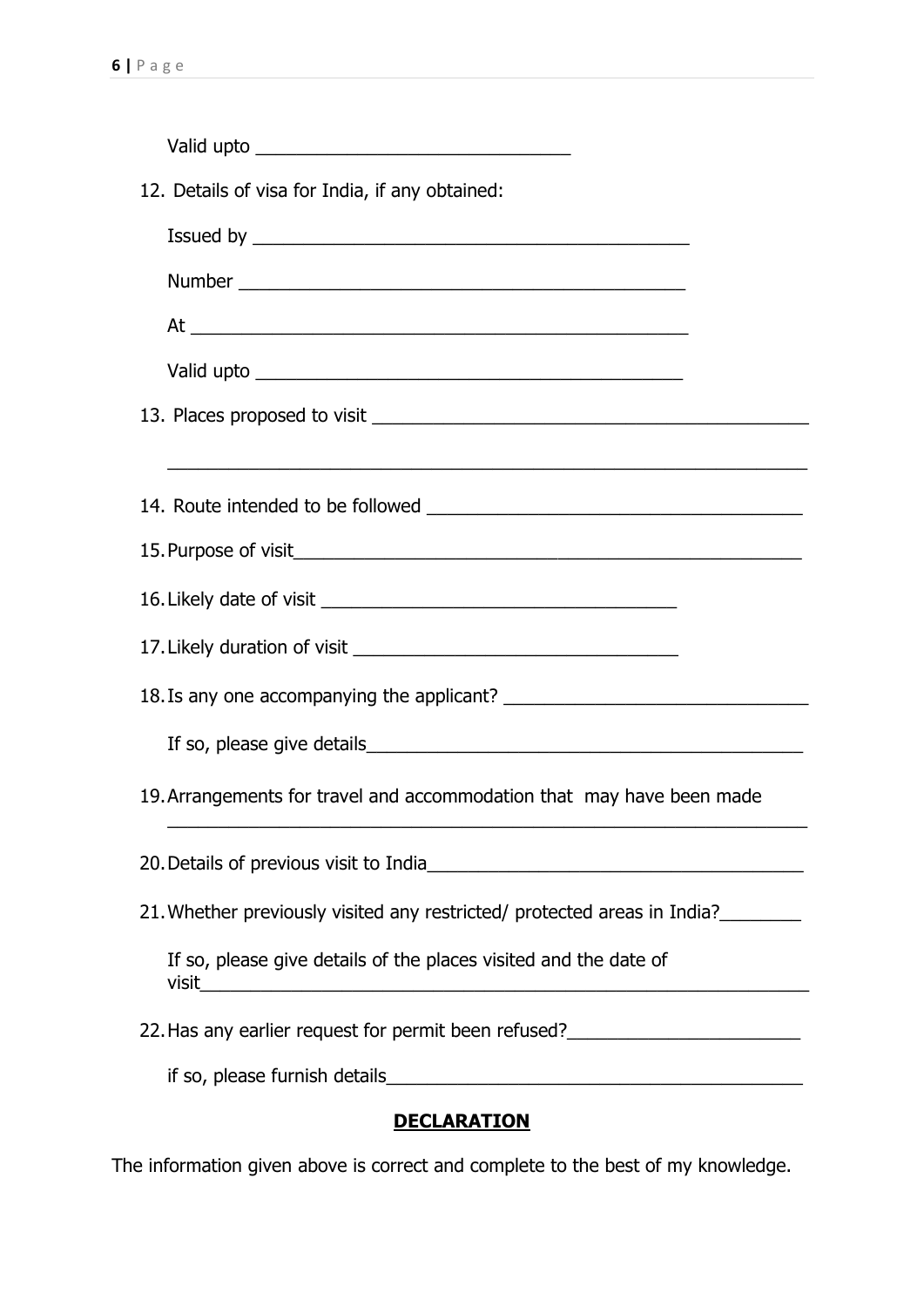Place\_\_\_\_\_\_\_\_\_\_\_\_\_\_\_\_\_\_\_\_\_\_\_\_

Date:- \_\_\_\_\_\_\_\_\_\_\_\_\_\_\_\_\_\_\_\_\_\_

## (**Signature of Applicant**)

Note:-

- 1. This application is to be sent to the Ministry of Home Affairs, New Delhi.
- 2. It is advisable to make the applicant at least eight weeks ahead of the date of the proposed visit.
- 3. Application outside India are expected to route their application through the nearest Indian Diplomatic or Consular Mission.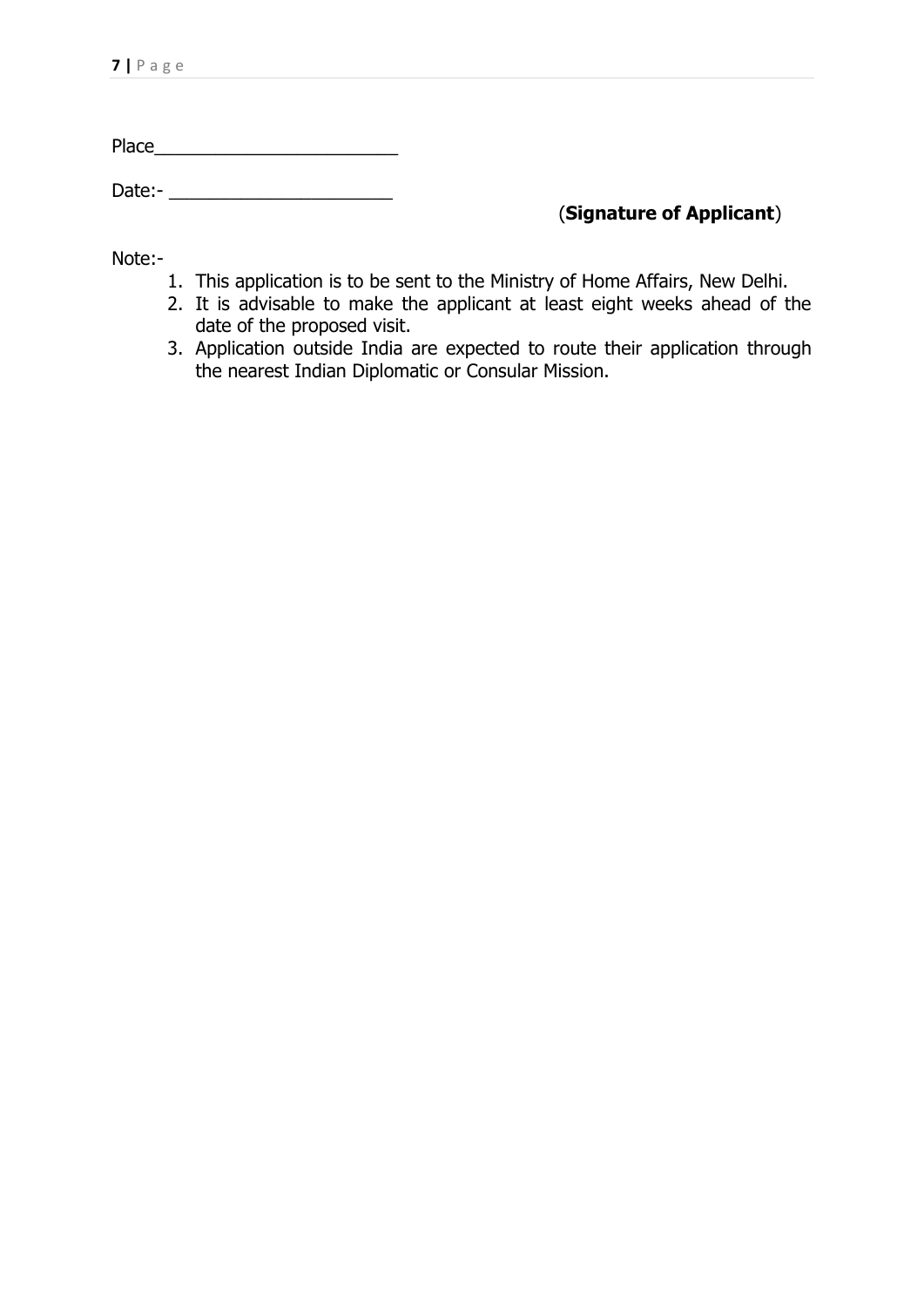| Application for special permit (for restricted areas)<br>(b)<br>(Application to be submitted in duplicate)            |
|-----------------------------------------------------------------------------------------------------------------------|
| 1. Name of applicant(Mr./ Mrs. /Ms.)                                                                                  |
|                                                                                                                       |
|                                                                                                                       |
|                                                                                                                       |
| Place of Issue_____________________                                                                                   |
| 6. a) Place(s) within the restricted area proposed to visit ____________________                                      |
|                                                                                                                       |
|                                                                                                                       |
| 8. a) Route intended to be followed while entering / leaving restricted<br>areas                                      |
|                                                                                                                       |
|                                                                                                                       |
| 11. Address to which permit, if granted, is to be sent _________________________<br>12. For Pakistani nationals only: |

**Signature of applicant**